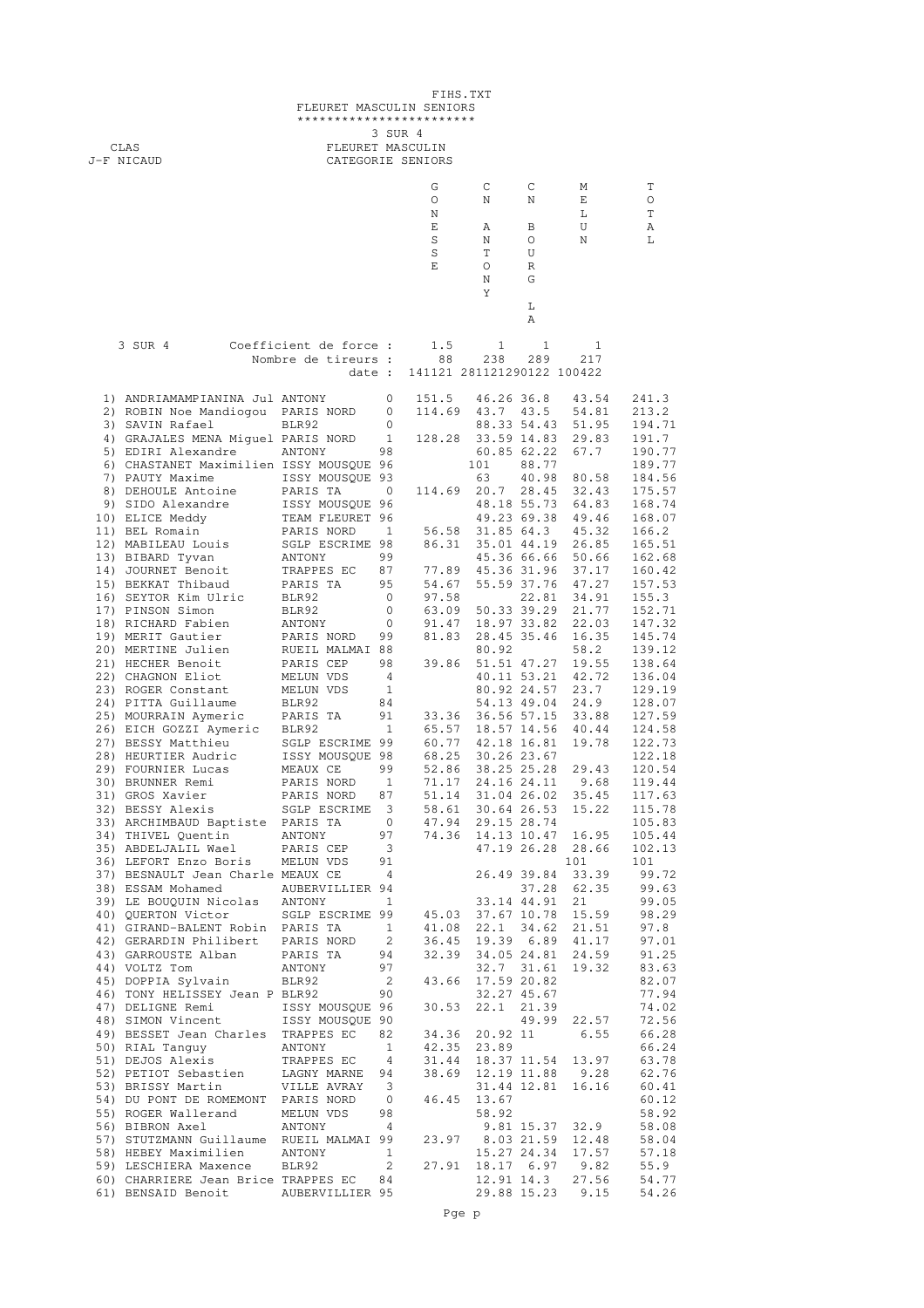|                                                          |                           |                            | FIHS.TXT            |               |                          |                                      |                |
|----------------------------------------------------------|---------------------------|----------------------------|---------------------|---------------|--------------------------|--------------------------------------|----------------|
| 62) GOUPILLON Titouan                                    | TEAM FLEURET              | 0                          | 24.72               |               | 9.19 19.55               |                                      | 53.46          |
| 63) DE SAINT GUILHEM Dim PARIS NORD                      |                           | 1                          | 49.5                |               | 2.93                     |                                      | 52.43          |
| 64) SELLIN Hugo                                          | MELUN VDS                 | 3                          | 21.12               |               | 16.13 14.83 14.85        |                                      | 52.1           |
| 65) ANASTASSIOU Leo                                      | ANTONY                    | 91                         | 28.76               |               | 10.83 12.34              |                                      | 51.93          |
| 66) GABRIEL Luka                                         | VAL D ORGE                | $\overline{4}$             | 37.55 7.58 6.72     |               |                          |                                      | 51.85          |
| 67) AUGUSTIN Sacha                                       | MEAUX CE                  | $\overline{4}$             | 4.69 17.78 26.8     |               |                          | 6.78                                 | 51.36          |
| 68) ABIDI Neil                                           | PARIS CEP                 | 3                          |                     |               | 12.69                    | 37.78                                | 50.47          |
| 69) WAKIM Philippe<br>70) CADIK Jean Michel              | PARIS NORD                | 0<br>87                    | 29.63               |               | 20.09                    |                                      | 49.72<br>48.15 |
| 71) CLAIRET Dimitri                                      | PARIS CEP<br>PARIS TA     | 85                         |                     | 29.51         | 15.61 18.37              | 18.64<br>14.14                       | 48.12          |
| 72) LACROIX Hugo                                         | BLR92                     | $\overline{\mathbf{3}}$    | 14.33               |               | 17.4 15.65               | 4.68                                 | 47.38          |
| 73) BONNEVILLE Ludovic                                   | SGLP ESCRIME 92           |                            | 9.65                | 19.82 17.42   |                          | 7.5                                  | 46.89          |
| 74) VIELCANET Jeremy                                     | MELUN VDS                 | 88                         | 18.49 7.92 16.08    |               |                          | 12.17                                | 46.74          |
| 75) GARNIER Fabrice                                      | BLR92                     | 81                         | 22.51               |               | 10.83 13.17              | 8.75                                 | 46.51          |
| 76) DE BELVAL Paul Antoi MELUN VDS                       |                           | $\overline{\phantom{0}}^2$ |                     |               | 46.45                    |                                      | 46.45          |
| 77) NICOLLE Gregoire                                     | PARIS TA                  | 96                         | 17.25               | 18.77         |                          | 10.38                                | 46.4           |
| 78) JACOB VILLEDIEU Jule PARIS TA                        |                           | $\overline{0}$             | 19.78               | 8.72 15.51    |                          | 2.99                                 | 44.01          |
| 79) FROMBAUM Matthieu PARIS CEP                          |                           | 83                         | 27.09               |               | 8.84 7.94                | 5.32                                 | 43.87          |
| 80) ANANE Anas                                           | PARIS CEP                 | 4                          |                     | 12.48 31.27   |                          |                                      | 43.75          |
| 81) GUILLAUME Jean                                       | MELUN VDS                 | $\overline{2}$             |                     | 27.44 13.67   |                          |                                      | 41.11          |
| 82) BARON Alexis                                         | PARIS TA                  | 93                         | 10.14 13.36 17.26   |               |                          | 8.11                                 | 40.76          |
| 83) GALLET Thibault                                      | CHAMPIGNY MA 2            |                            | 12.17 9.93 16.22    |               |                          | 12.32                                | 40.71          |
| 84) KERYHUEL Jeremy                                      | SGLP ESCRIME 94           |                            |                     |               | 11.66                    | 29.04                                | 40.7           |
| 85) AGUILERA LUIS Humber PARIS SCUF                      |                           | 95                         |                     |               | 40.4                     |                                      | 40.4           |
| 86) BESSY Hugo                                           | SGLP ESCRIME              | $\overline{1}$             | 26.28               | 6             | 7.85<br>12.77 7.23       | -5                                   | 40.13          |
| 87) DELGAL Paul<br>88) LACASSE BUFFETAUD Ba PARIS DUELLI | ANTONY                    | 1<br>4                     | 15.47<br>25.49      | 4             |                          | 11.7<br>10.1                         | 39.94<br>39.59 |
| 89) CUNAT Sabin                                          | BLR92                     | 2                          |                     | 19.6          | 19.91                    |                                      | 39.51          |
| 90) MOURRAIN Baptiste                                    | MELUN VDS                 | 94                         |                     | 37.1          |                          |                                      | 37.1           |
| 91) DA SILVA Antoine                                     | PARIS TA                  | 6                          |                     |               | 19.91                    | 17.15                                | 37.06          |
| 92) LOPEZ SOL Carlos Dan PARIS CEFC                      |                           | $\overline{1}$             |                     |               | 36.35                    |                                      | 36.35          |
| 93) MICHEL Corentin                                      | ANTONY                    | 96                         |                     |               | 22.6 13.54               |                                      | 36.14          |
| 94) JEANJEAN Romain                                      | ISSY MOUSQUE 4            |                            |                     | 13.51 3.91    |                          | 18.42                                | 35.84          |
| 95) KERUZORE Thomas                                      | RUEIL MALMAI 97           |                            |                     | 35.51         |                          |                                      | 35.51          |
| 96) RIBON Axel                                           | MENNECY                   | 0                          | 35.39               |               |                          |                                      | 35.39          |
| 97) CLAISSE Silvere                                      | BLR92                     | 98                         | 16.05               | 7.26          |                          | 11.55                                | 34.86          |
| 98) ASSELOT Vincent                                      | RUEIL MALMAI 72           |                            | 14.33               |               | 11.63 7.58               | 5.21                                 | 33.54          |
| 99) EL RHAZZOULY Amir                                    | PARIS CEP                 | $\overline{\phantom{0}}^2$ |                     |               | 32.68                    |                                      | 32.68          |
| 100) SAVIN Thibaut                                       | PARIS TA                  | 97                         |                     |               | 13.79                    | 17.78                                | 31.57          |
| 101) WATSON Pierre                                       | MELUN VDS                 | $\overline{\phantom{0}}^2$ |                     |               | 12.46                    | 19.09                                | 31.55          |
| 102) LACROIX Cyril                                       | BLR92                     | 72                         |                     |               | 13.82 15.79              |                                      | 29.61          |
| 103) DALLE Nathan Dibar                                  | HOUILLES GO               | 95                         |                     |               | 21.2                     | 7.99                                 | 29.19          |
| 104) HERRMANN Amaury                                     | PARIS NORD                | $\overline{0}$             | 16.64               |               | $5.7$ 6.14               | 5.76                                 | 28.54          |
| 105) ANDRIAMASINARIVO Noa MEAUX CE                       |                           | 6                          |                     |               | 12.57                    | 15.97                                | 28.54          |
| 106) BERNAL Jessy                                        | PARIS TA                  | 85                         | 17.86               |               | 10.16                    |                                      | 28.02          |
| 107) VALENTIN Come<br>108) D'ORNANO Matthieu             | RUEIL MALMAI 99           |                            | 20.44               | 7.47          |                          |                                      | 27.91          |
| 109) DACQUIN Matthieu                                    | PARIS TA<br>MEAUX CE      | $\overline{0}$<br>87       | 11.14               | $6.31$ $9.85$ | 27.88                    |                                      | 27.88<br>27.3  |
| 110) TOMINE Octave                                       | PARIS CEP                 | 99                         |                     |               | 11.77 15.23              |                                      | 27             |
| 111) ANFRUNS Julien                                      | PARIS TA                  | 73                         | 3.46                | 6.83          | 9.06                     | 11.1                                 | 26.99          |
| 112) SCHVARTZ Antoine                                    | BLR92                     | 95                         |                     | 26.8          |                          |                                      | 26.8           |
| 113) L'HOSTIS Jean-Roch                                  | VAL D ORGE                | 3                          | 19.13               |               | 7.41                     |                                      | 26.54          |
| 114) PERRIN Camille                                      | PARIS RCF                 | 93                         |                     | 5.8           | 11.32                    | 8.37                                 | 25.49          |
| 115) HENRY Alexandre                                     | TRAPPES EC                | 96                         |                     | 15.1          | 10.06                    |                                      | 25.16          |
| 116) LANGLOIS Julien                                     | TEAM FLEURET              | 2                          |                     |               |                          |                                      | 24.82          |
| 117) COSTA Thomas                                        | PARIS CEP                 | 2                          | 12.7                |               |                          | $17.57$ $7.25$<br>6.62 $4.28$ $3.97$ | 23.6           |
| 118) ESNOUX Augustin                                     | PARIS TA                  | $\mathbf{1}$               | 11.65 11.91         |               |                          |                                      | 23.56          |
| 119) BONNET Adrien                                       | ANTONY                    | 3                          |                     | 23.36         |                          |                                      | 23.36          |
| 120) COUTEUX Cesar                                       | PARIS CEP                 | 4                          | 23.23               |               |                          |                                      | 23.23          |
| 121) HELMY-COCOYNACQ Adri PARIS CEP                      |                           | 5                          |                     |               | 23.23                    |                                      | 23.23          |
| 122) AUREY Anthony                                       | BLR92                     | 93                         |                     |               |                          | 22.3                                 | 22.3           |
| 123) BENIELLI Francois                                   | PARIS NORD                | 98                         |                     |               | $6.1$ $8.31$             | 7.86                                 | 22.27          |
| 124) ROUFF Denis                                         | TRAPPES EC                | 1                          | 21.81               |               |                          |                                      | 21.81          |
| 125) ROGER Enquerrand                                    | TEAM FLEURET              | $\overline{0}$             |                     |               |                          | 21.25                                | 21.25          |
| 126) MARTIN Camille                                      | CHAMPIGNY MA              | 6                          |                     | 5.5           | 8.97                     | 6.32                                 | 20.79          |
| 127) KLEINCLAUS Jules                                    | COMBS VILLE               |                            | 0 $5.54$            | 8.37          |                          | $3.21$ 6.66                          | 20.57          |
| 128) FERJANI Ayoub                                       | TRAPPES EC                | 86                         |                     |               |                          | 20.02                                | 20.02          |
| 129) HAMAYON Pierre Louis PARIS SCUF                     |                           | $\overline{\mathbf{3}}$    |                     |               | 11.23 4.88               | 3.87                                 | 19.98          |
| 130) FORMOSA Adrien<br>131) ETGENS Vincent               | AUBERVILLIER 85<br>ANTONY | $\overline{4}$             |                     |               | 14.61 5.34<br>7.47 12.22 |                                      | 19.95<br>19.69 |
| 132) BOJU Gwenael                                        | RUEIL MALMAI 75 11.14 2.6 |                            |                     |               | 5.18                     | 3.28                                 | 19.6           |
| 133) HENRION Flavien                                     | TORCY CE                  | $\mathbf{1}$               | 7.76 6.93           |               | 2.6                      | 4.89                                 | 19.58          |
| 134) BURNET Emilien                                      | PARIS NORD                | $\overline{0}$             | 9.17                |               | $2.27$ $3.28$            | 6.43                                 | 18.88          |
| 135) DAGREOU Mathieu                                     | PARIS NORD                | 96                         |                     |               | $9.31 \quad 5.5$         | 3.47                                 | 18.28          |
| 136) BUREAU Florian                                      | MENUCOURT EC 3            |                            |                     | 8.26          | 9.65                     |                                      | 17.91          |
| 137) DELAUNE Thibault                                    | BLR92                     | $\overline{4}$             |                     |               | 17.73                    |                                      | 17.73          |
| 138) KROMER Jeremy                                       | COMBS VILLE               | $\overline{0}$             |                     |               | 2.8                      | 13.46                                | 16.26          |
| 139) CIROTTEAU GUYOT Vinc ANTONY                         |                           | 89                         |                     | 16.13         |                          |                                      | 16.13          |
| 140) NAPOLITANO Vincent                                  | BLR92                     |                            | 79 14.89            |               |                          |                                      | 14.89          |
| 141) BECKER Patrice                                      | BLR92                     | 68                         | $3.87$ $8.49$ $2.4$ |               |                          | 2.33                                 | 14.76          |
| 142) MURILLO DIAZ Jorge E PARIS NORD                     |                           | $\overline{0}$             |                     |               |                          | 11.22 2.89                           | 14.11          |
| 143) TASSION Enguerrand PARIS NORD                       |                           | $\overline{1}$             |                     |               |                          | 13.63                                | 13.63          |
| 144) CANGE Alexandre CHAMPIGNY MA 90                     |                           |                            |                     |               |                          | 13.29                                | 13.29          |